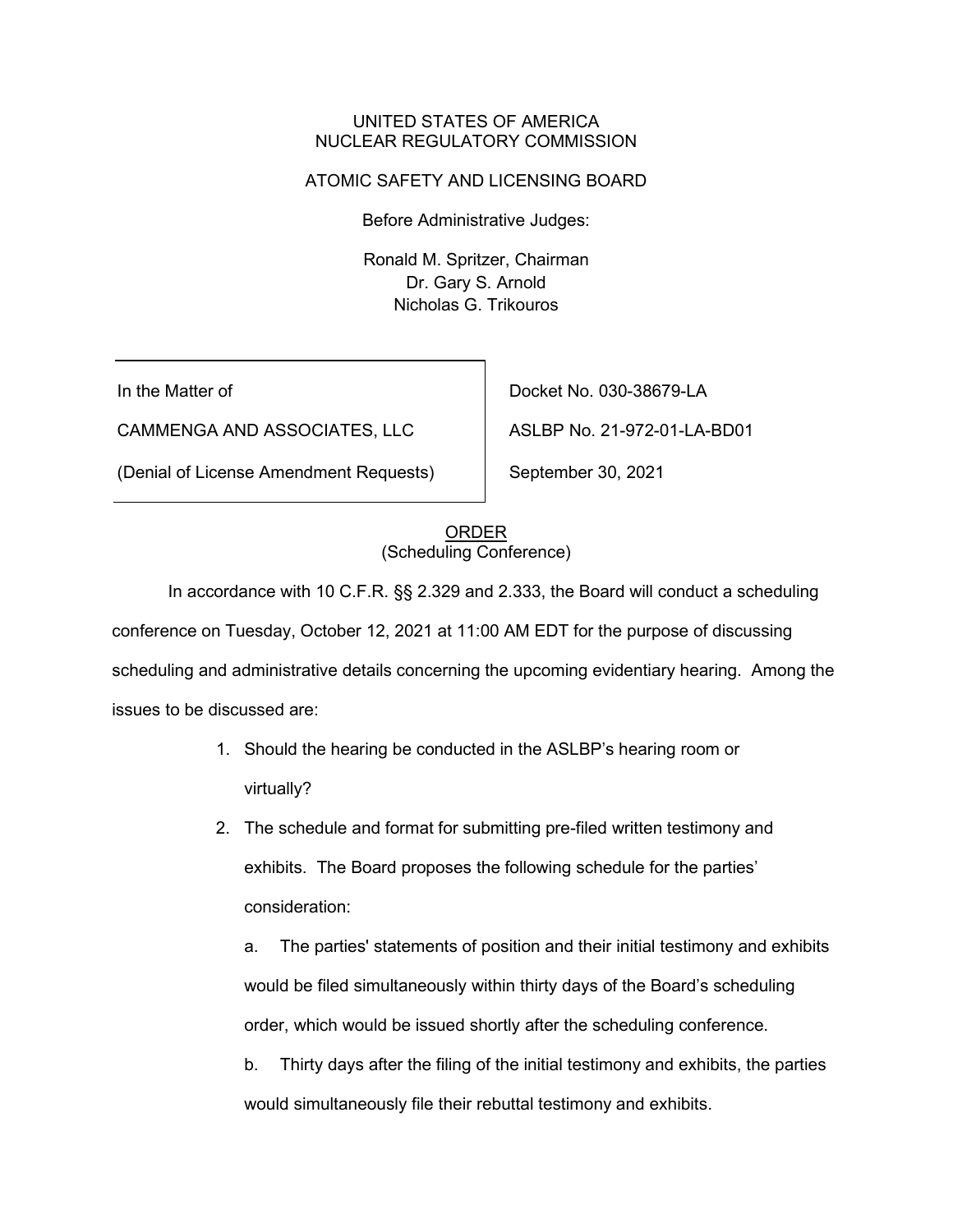c. The evidentiary hearing would begin thirty days after the filing of the parties' rebuttal testimony and exhibits. The Board anticipates that the evidentiary hearing would take one day.

d. The parties would simultaneously file their proposed findings of fact and conclusions of law within thirty days of the receipt of the transcript of the evidentiary hearing.

e. The Board would issue its decision within 30 days of receipt of the parties' proposed findings of fact and conclusions of law.

- 3. The Board expects the parties to file stipulations prior to the evidentiary hearing regarding facts that are not in dispute.
- 4. Whether any motions are likely to be filed before the evidentiary hearing.
- 5. The Board expects that all witnesses who submit pre-filed written testimony will be available for oral examination. The parties should not expect that motions to excuse one or more witnesses will be granted.
- 6. The need for a protective order regarding any trade secret or confidential or privileged commercial or financial information that has been or will be filed in this proceeding.

The parties are encouraged to confer prior to the scheduling conference and, if possible, to present joint recommendations on each issue.

The Board will use the Cisco WebEx videoconferencing platform for this scheduling conference. Prior to the conference, the Board requires that the parties participate in a test with the Board's IT staff using the Cisco WebEx platform to mitigate any potential technical issues. The Cisco WebEx test will be held on October 5, 2021 at 10:30 AM EDT. The Board's law clerk will email the participants with instructions on how to access Cisco WebEx for the test and scheduling conference.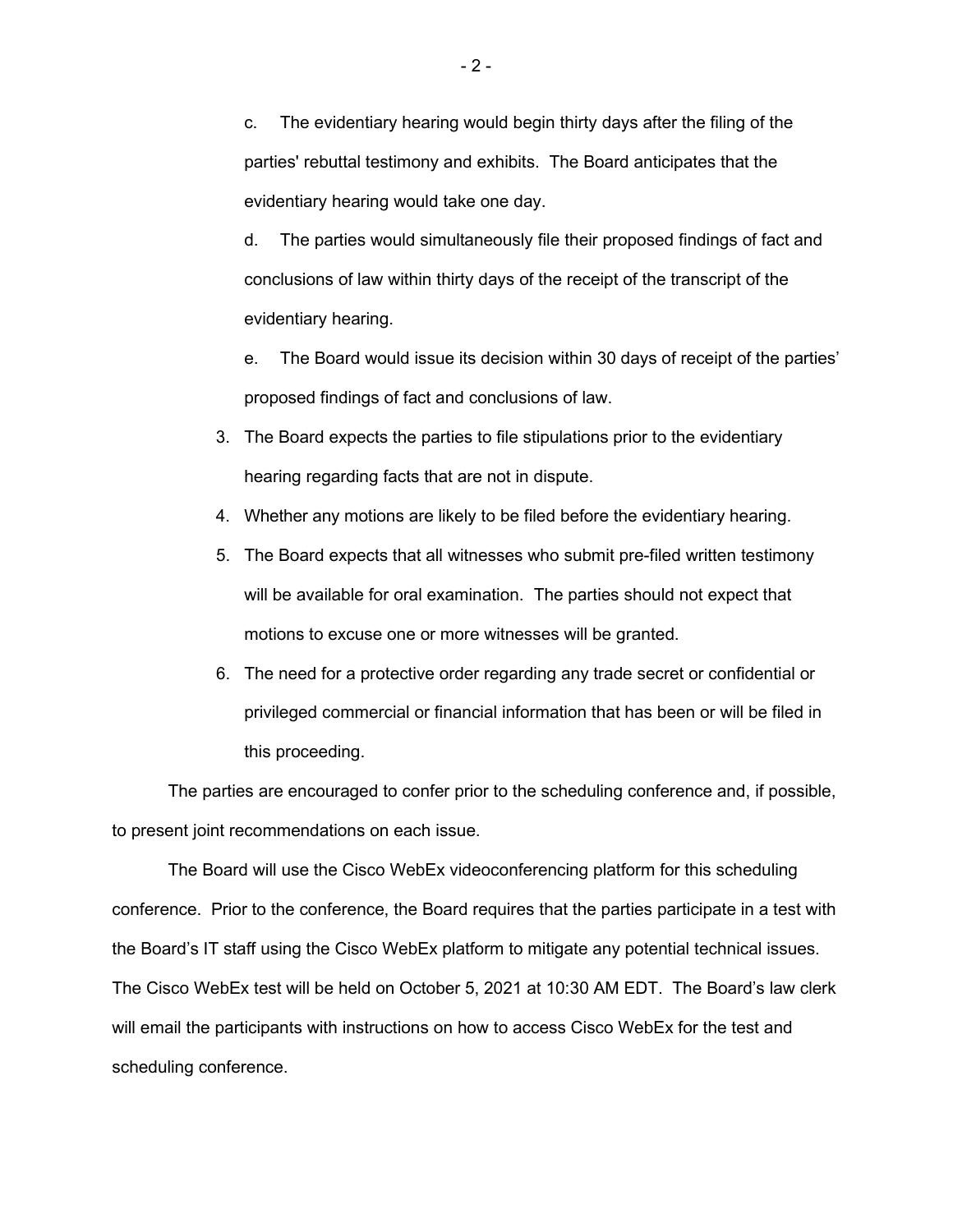There will be a bridge line set up with listen-only access for members of the public. Members of the public who wish to listen to the scheduling conference may contact the Board's law clerk, Ian Curry, at <u>Ian.Curry@nrc.gov</u>, for the necessary listen-only access information. The scheduling conference will be transcribed and the transcript will promptly be placed on the NRC's public electronic hearing docket.

It is so ORDERED.

FOR THE ATOMIC SAFETY AND LICENSING BOARD

*/RA/*

 $\overline{\phantom{a}}$  , where  $\overline{\phantom{a}}$  , where  $\overline{\phantom{a}}$  , where  $\overline{\phantom{a}}$ Ronald M. Spritzer, Chairman ADMINISTRATIVE JUDGE

Rockville, Maryland September 30, 2021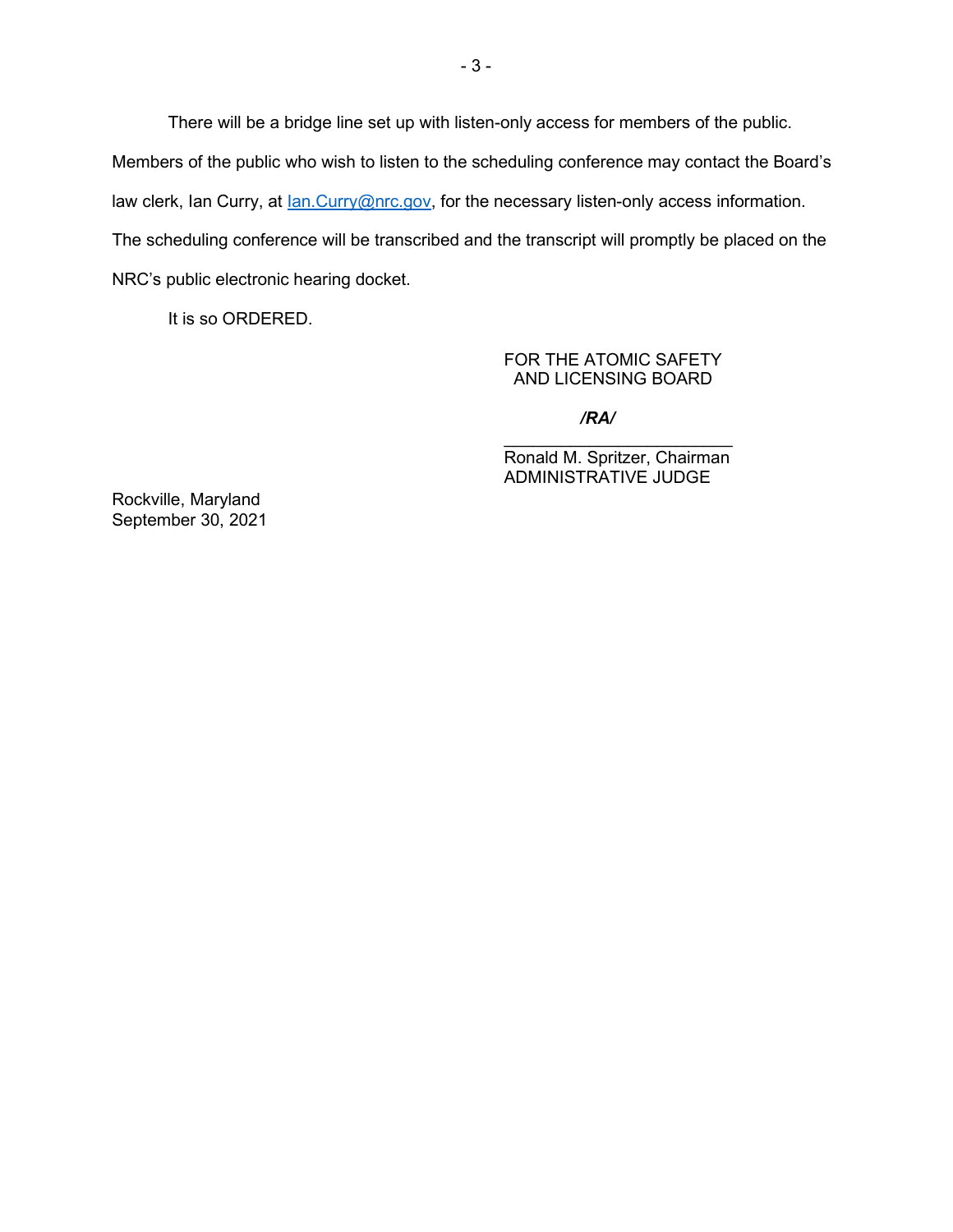## UNITED STATES OF AMERICA NUCLEAR REGULATORY COMMISSION

In the Matter of )

) and the contract of  $\mathcal{L}$ CAMMENGA AND ASSOCIATES, LLC ) Docket No. 030-38679-LA

(Denial of License Amendment Requests) ) ASLBP No. 21-972-01-LA-BD01

 $)$ 

) and the contract of  $\mathcal{L}$ 

# CERTIFICATE OF SERVICE

I hereby certify that copies of the **ORDER (Scheduling Conference)** have been served upon the following persons by Electronic Information Exchange.

U.S. Nuclear Regulatory Commission Office of Commission Appellate Adjudication Mail Stop: O-16B33 Washington, DC 20555-0001 E-mail: ocaamail@nrc.gov

U.S. Nuclear Regulatory Commission Atomic Safety and Licensing Board Panel Mail Stop: T-3F23 Washington, DC 20555-0001

Ronald M. Spritzer, Chairman Administrative Judge ronald.spritzer@nrc.gov

Dr. Gary S. Arnold Administrative Judge gary.arnold@nrc.gov

Nicholas G. Trikouros Administrative Judge nicholas.trikouros@nrc.gov

Ian Curry, Law Clerk ian.curry@nrc.gov

Taylor, Brooke, Law Clerk brooke.taylor@nrc.gov

Wood, Allison, Law Clerk allison.wood@nrc.gov

U.S. Nuclear Regulatory Commission Office of the Secretary of the Commission Mail Stop: O-16B33 Washington, DC 20555-0001 E-mail: hearingdocket@nrc.gov

U.S. Nuclear Regulatory Commission Office of the General Counsel Mail Stop - O-14A44 Washington, DC 20555-0001 Patrick Moulding, Esq. Mauri Lemoncelli, Esq. Nicolas Mertz, Esq. Lisa Clark, Esq. Brian Newell, Senior Paralegal Georgia Hampton, Paralegal E-mail: patrick.moulding@nrc.gov mauri.lemoncelli@nrc.gov nicolas.mertz@nrc.gov lisa.clark@nrc.gov brian.newell@nrc.gov georgia.hampton@nrc.gov

Christopher Karchon Cammenga and Associates, LLC 2011 Bailey St. Dearborn, MI 48124 cj@cammenga.com